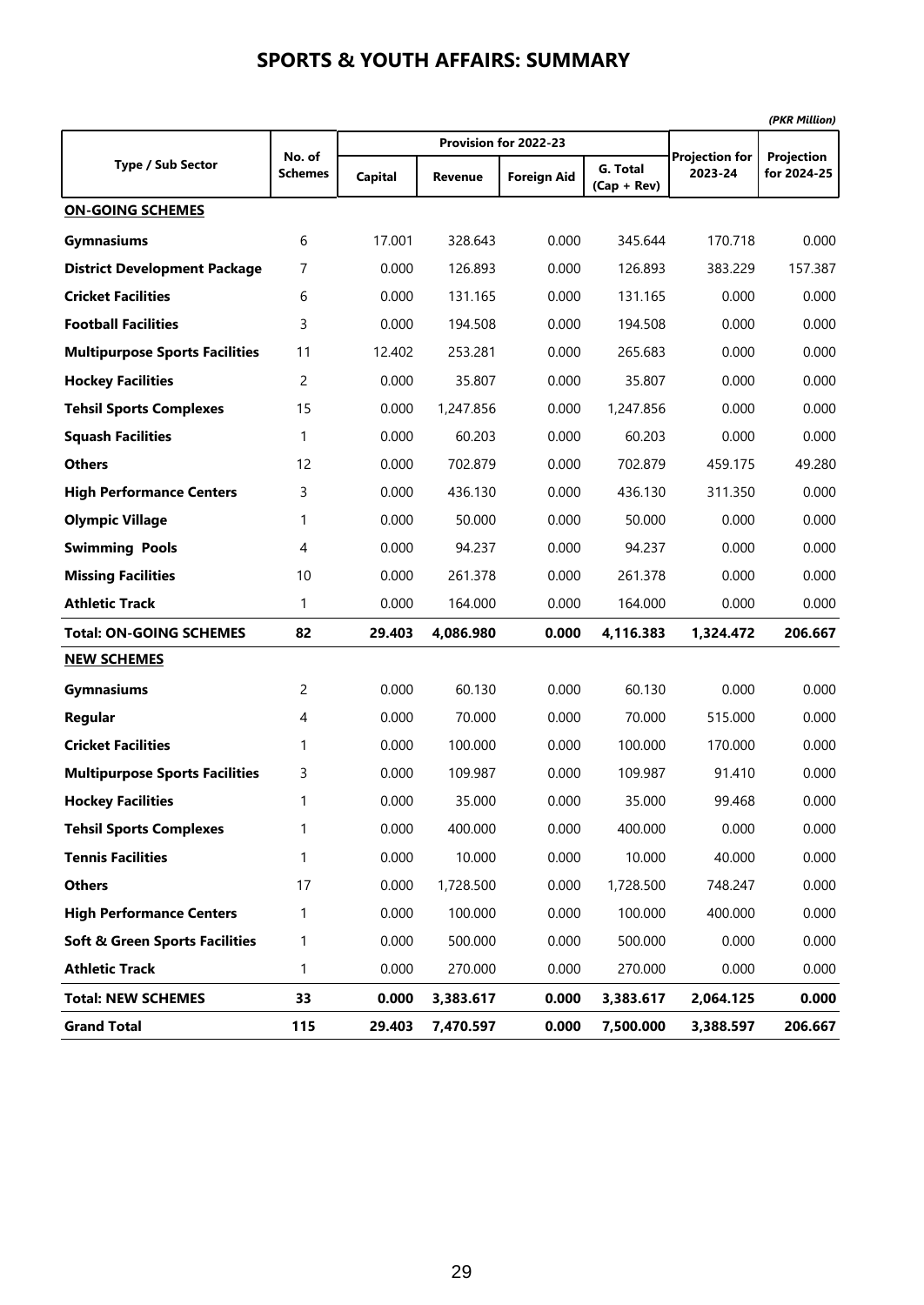|                 |                                                                                                                                                                          |           |                                   |       |                               |                          |                                    |         | (PKR Million)                                   |
|-----------------|--------------------------------------------------------------------------------------------------------------------------------------------------------------------------|-----------|-----------------------------------|-------|-------------------------------|--------------------------|------------------------------------|---------|-------------------------------------------------|
| <b>GS</b><br>No | <b>Scheme Information</b><br>Scheme ID / Approval Date / Location                                                                                                        | Est. Cost | Accum.<br>Exp.<br><b>June, 22</b> | Cap.  | Provision for 2022-23<br>Rev. | G.Total<br>(Cap.+Rev.)   | <b>MTDF Projections</b><br>2023-24 | 2024-25 | Throw fwd<br><b>Beyond</b><br><b>June, 2025</b> |
| $\mathbf{1}$    | $\overline{2}$                                                                                                                                                           | 3         | 4                                 | 5     | 6                             | $\overline{\phantom{a}}$ | 8                                  | 9       | 10                                              |
|                 | <b>ON-GOING SCHEMES</b>                                                                                                                                                  |           |                                   |       |                               |                          |                                    |         |                                                 |
|                 | <b>Athletic Track</b>                                                                                                                                                    |           |                                   |       |                               |                          |                                    |         |                                                 |
| 270             | Synthetic Athletics Track at Zafar Ali<br><b>Stadium Sahiwal</b><br>01362102332 / 19-07-2021 / Sahiwal                                                                   | 214.000   | 50.000                            | 0.000 | 164.000                       | 164.000                  | 0.000                              | 0.000   | 0.000                                           |
|                 | <b>Total: Athletic Track</b>                                                                                                                                             | 214.000   | 50.000                            | 0.000 | 164.000                       | 164.000                  | 0.000                              | 0.000   | 0.000                                           |
|                 | <b>Cricket Facilities</b>                                                                                                                                                |           |                                   |       |                               |                          |                                    |         |                                                 |
| 271             | Development of Cricket Ground at<br>Hyderabad Thal, Mankera<br>01301700304 / 17-08-2017 / Bhakkar                                                                        | 74.750    | 34.250                            | 0.000 | 40.500                        | 40.500                   | 0.000                              | 0.000   | 0.000                                           |
| 272             | <b>Construction of Cricket Ground at</b><br>Nangal Sadhan Tehsil Muridke, District<br>Sheikhupura<br>01212108059 / 29-07-2021 /<br>Sheikhupura                           | 30.000    | 0.001                             | 0.000 | 29.999                        | 29.999                   | 0.000                              | 0.000   | 0.000                                           |
| 273             | Development of Cricket Ground at Chak<br>27 Pattoki<br>01181700313 / 17-08-2017 / Kasur                                                                                  | 89.637    | 74.150                            | 0.000 | 15.487                        | 15.487                   | 0.000                              | 0.000   | 0.000                                           |
| 274             | <b>Construction of Cricket Ground with</b><br>Flood light at Govt. boys H.S.S Renala<br>Khurd Okara<br>01341604463 / 17-08-2017 / Okara                                  | 72.249    | 45.634                            | 0.000 | 26.615                        | 26.615                   | 0.000                              | 0.000   | 0.000                                           |
| 275             | <b>Construction of Stadium at Gaggoo</b><br>Mandi District Vehari<br>01251600517 / 15-07-2016 / Vehari                                                                   | 38.294    | 25.294                            | 0.000 | 13.000                        | 13.000                   | 0.000                              | 0.000   | 0.000                                           |
| 276             | Development of Sports Stadium<br>Ahmedpur (East)<br>01021700329 / 31-08-2017 /<br><b>Bahawalpur</b>                                                                      | 70.851    | 65.287                            | 0.000 | 5.564                         | 5.564                    | 0.000                              | 0.000   | 0.000                                           |
|                 | <b>Total: Cricket Facilities</b>                                                                                                                                         | 375.781   | 244.616                           | 0.000 | 131.165                       | 131.165                  | 0.000                              | 0.000   | 0.000                                           |
|                 | <b>District Development Package</b>                                                                                                                                      |           |                                   |       |                               |                          |                                    |         |                                                 |
| 277             | <b>Rehabilitation &amp; Augmentation of Sports</b><br>Complex at Rawalpindi Road, Chakwal<br>01272102593 / 19-07-2021 / Chakwal                                          | 291.294   | 25.000                            | 0.000 | 39.962                        | 39.962                   | 106.445                            | 119.887 | 0.000                                           |
| 278             | Tehsil Sports Complex at Alipur Chatha<br><b>District Gujranwala</b><br>01122100470 / 19-07-2021 / Gujranwala                                                            | 107.520   | 8.700                             | 0.000 | 24.705                        | 24.705                   | 74.115                             | 0.000   | 0.000                                           |
| 279             | Provision of Cricket Ground at Kassoki,<br>Kaleke Mandi and Sukheke Mandi,<br>Hafizabad<br>01142104961 / 19-07-2021 / Hafizabad                                          | 68.250    | 28.100                            | 0.000 | 10.038                        | 10.038                   | 30.112                             | 0.000   | 0.000                                           |
| 280             | <b>Construction of Sports Complex Village</b><br>Kubay chak Tehsil & District Sialkot<br>01172107902 / 19-07-2021 / Sialkot                                              | 143.500   | 40.000                            | 0.000 | 12.500                        | 12.500                   | 53.500                             | 37.500  | 0.000                                           |
| 281             | <b>Construction of Football Stadium, Sports</b><br><b>Complex and Sports Facilities in</b><br>Muridke, District Sheikhupura<br>01212107915 / 29-07-2021 /<br>Sheikhupura | 137.500   | 50.698                            | 0.000 | 21.701                        | 21.701                   | 65.101                             | 0.000   | 0.000                                           |
| 282             | <b>Construction of Sports Gymnasium in</b><br>City Shahkot District Nankana Sahib<br>01202107907 / 19-07-2021 / Nankana<br>Sahib                                         | 106.530   | 65.000                            | 0.000 | 10.383                        | 10.383                   | 31.147                             | 0.000   | 0.000                                           |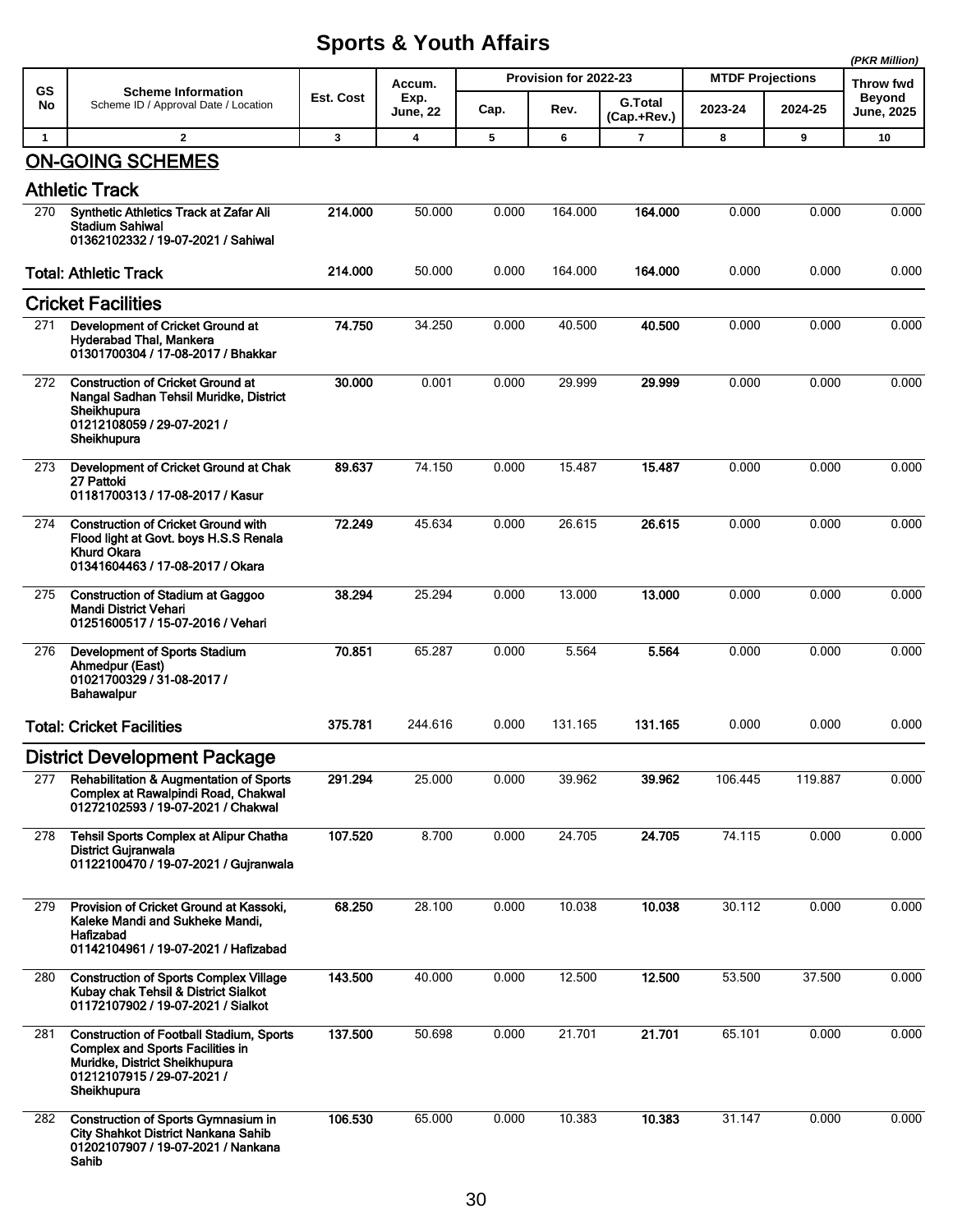|              |                                                                                                                                                                                                                         |           |                         |        |                       |                               |                         |         | (PKR Million)               |
|--------------|-------------------------------------------------------------------------------------------------------------------------------------------------------------------------------------------------------------------------|-----------|-------------------------|--------|-----------------------|-------------------------------|-------------------------|---------|-----------------------------|
| GS           | <b>Scheme Information</b>                                                                                                                                                                                               |           | Accum.                  |        | Provision for 2022-23 |                               | <b>MTDF Projections</b> |         | <b>Throw fwd</b>            |
| No           | Scheme ID / Approval Date / Location                                                                                                                                                                                    | Est. Cost | Exp.<br><b>June, 22</b> | Cap.   | Rev.                  | <b>G.Total</b><br>(Cap.+Rev.) | 2023-24                 | 2024-25 | Beyond<br><b>June, 2025</b> |
| $\mathbf{1}$ | $\mathbf{2}$                                                                                                                                                                                                            | 3         | 4                       | 5      | 6                     | 7                             | 8                       | 9       | 10                          |
| 283          | <b>Construction of Tehsil Sports Complex,</b><br>at Chichawatni District Sahiwal.<br>01362102339 / 10-03-2021 / Sahiwal                                                                                                 | 54.665    | 24.252                  | 0.000  | 7.604                 | 7.604                         | 22.809                  | 0.000   | 0.000                       |
|              | <b>Total: District Development Package</b>                                                                                                                                                                              | 909.259   | 241.750                 | 0.000  | 126.893               | 126.893                       | 383.229                 | 157.387 | 0.000                       |
|              | <b>Football Facilities</b>                                                                                                                                                                                              |           |                         |        |                       |                               |                         |         |                             |
| 284          | Construction of Stadium at Guiranwala.<br>01121800250 / 28-08-2019 / Gujranwala                                                                                                                                         | 182.830   | 70.000                  | 0.000  | 112.830               | 112.830                       | 0.000                   | 0.000   | 0.000                       |
| 285          | <b>Construction of Austro Turf (Floodlight)</b><br><b>Football natural Grass Floodlight,</b><br><b>Football 7x7 Synthetic Floodlights</b><br>Nawaz Sharif Hockey Stadium Sialkot.<br>01171700290 / 25-08-2017 / Sialkot | 81.758    | 53.060                  | 0.000  | 28.698                | 28.698                        | 0.000                   | 0.000   | 0.000                       |
| 286          | Development of Football Ground at<br>Narain Singh Wala Chunian<br>01181700312 / 17-08-2017 / Kasur                                                                                                                      | 68.268    | 15.288                  | 0.000  | 52.980                | 52.980                        | 0.000                   | 0.000   | 0.000                       |
|              | <b>Total: Football Facilities</b>                                                                                                                                                                                       | 332.856   | 138.348                 | 0.000  | 194.508               | 194.508                       | 0.000                   | 0.000   | 0.000                       |
|              | Gymnasiums                                                                                                                                                                                                              |           |                         |        |                       |                               |                         |         |                             |
| 287          | <b>Construction of Air Marshal Noor Khan</b><br>Gymnasium Talagang, District Chakwal<br>01271700689 / 17-08-2017 / Chakwal                                                                                              | 90.385    | 42.970                  | 0.000  | 47.415                | 47.415                        | 0.000                   | 0.000   | 0.000                       |
| 288          | Provision of Indoor Gym Facilities at<br>Mankera District Bhakkar.<br>01302100480 / 19-07-2021 / Bhakkar                                                                                                                | 58,400    | 10.000                  | 0.000  | 48.400                | 48.400                        | 0.000                   | 0.000   | 0.000                       |
| 289          | Construction / Completion of Boxing<br><b>Gymnasium at Nishtar Park Sports</b><br>Complex, Lahore<br>01191700524 / 06-07-2017 / Lahore                                                                                  | 362.661   | 3.974                   | 0.000  | 230.000               | 230.000                       | 128.687                 | 0.000   | 0.000                       |
| 290          | Construction of Gymnasium at Kasur.<br>01181400469 / 30-06-2016 / Kasur                                                                                                                                                 | 78.283    | 36.251                  | 0.001  | 0.000                 | 0.001                         | 42.031                  | 0.000   | 0.000                       |
| 291          | Provision of Indoor Gym Facilities at<br>Tehsil Chichawatni, District Sahiwal<br>01362054399 / 26-03-2021 / Sahiwal                                                                                                     | 93.597    | 93.379                  | 0.000  | 0.218                 | 0.218                         | 0.000                   | 0.000   | 0.000                       |
| 292          | <b>Construction of Prototype Gymnasium at</b><br>Tehsil Level in 07 Tehsils of Punjab one<br>at Haroonabad, Bahawalnagar<br>01011400470 / 30-06-2016 /<br>Bahawalnagar                                                  | 151.444   | 131.834                 | 17.000 | 2.610                 | 19.610                        | 0.000                   | 0.000   | 0.000                       |
|              | <b>Total: Gymnasiums</b>                                                                                                                                                                                                | 834.770   | 318.408                 | 17.001 | 328.643               | 345.644                       | 170.718                 | 0.000   | 0.000                       |
|              | <b>High Performance Centers</b>                                                                                                                                                                                         |           |                         |        |                       |                               |                         |         |                             |
| 293          | Provision of Cricket High Performance<br>Center at Divisional Headquarter one at<br>Faisalabad<br>01092102596 / 06-07-2021 / Faisalabad                                                                                 | 793.742   | 600.000                 | 0.000  | 50.000                | 50.000                        | 143.742                 | 0.000   | 0.000                       |
| 294          | <b>Provision of Cricket High Performance</b><br>Center at District Headquarter one at<br><b>Sialkot</b><br>01192102785 / 06-07-2021 / Sialkot                                                                           | 817.608   | 600.000                 | 0.000  | 50.000                | 50.000                        | 167.608                 | 0.000   | 0.000                       |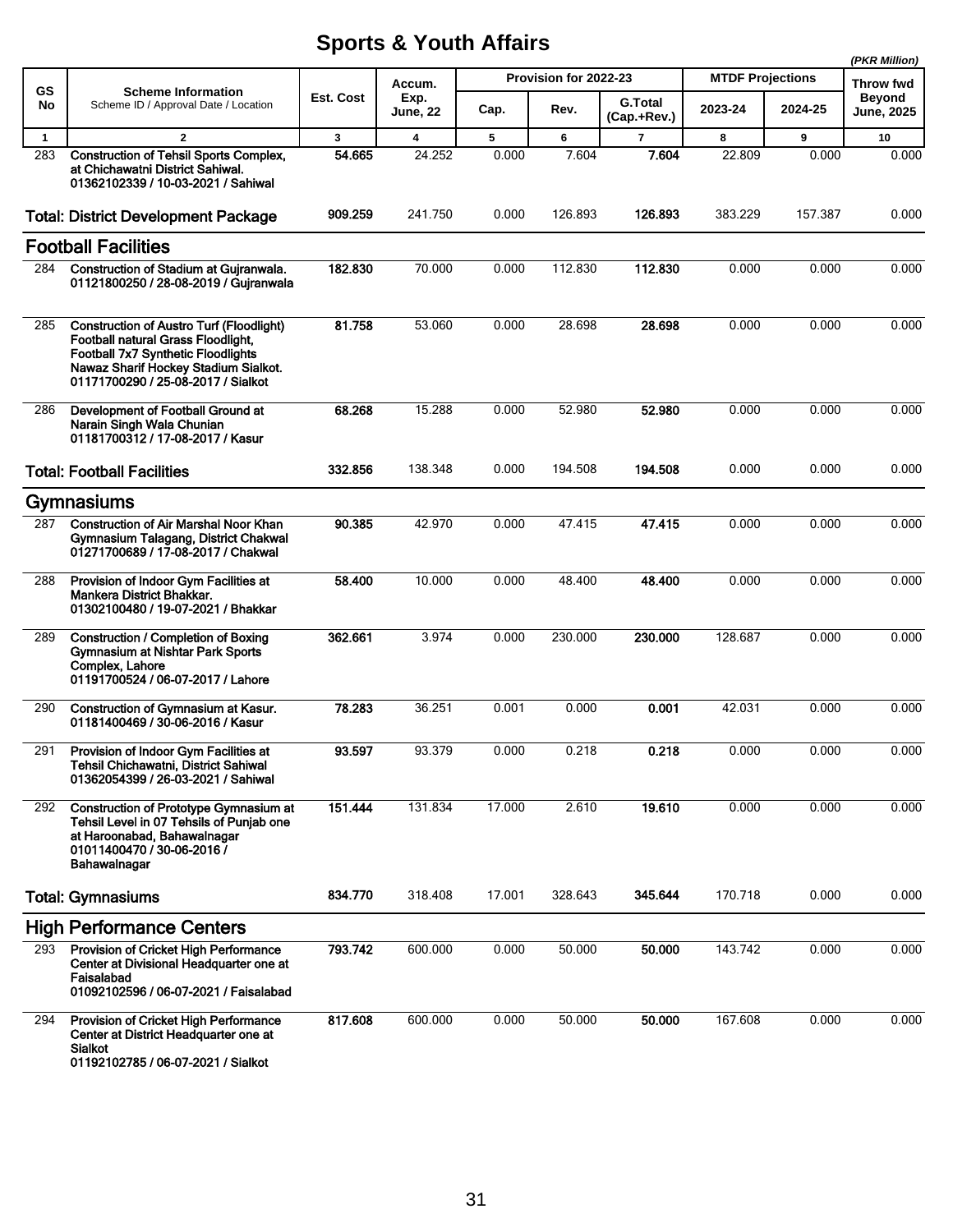|              |                                                                                                                                                                 |           |                  |       |                       |                               |                         |         | (PKR Million)                      |
|--------------|-----------------------------------------------------------------------------------------------------------------------------------------------------------------|-----------|------------------|-------|-----------------------|-------------------------------|-------------------------|---------|------------------------------------|
| GS           | <b>Scheme Information</b>                                                                                                                                       |           | Accum.           |       | Provision for 2022-23 |                               | <b>MTDF Projections</b> |         | Throw fwd                          |
| No           | Scheme ID / Approval Date / Location                                                                                                                            | Est. Cost | Exp.<br>June, 22 | Cap.  | Rev.                  | <b>G.Total</b><br>(Cap.+Rev.) | 2023-24                 | 2024-25 | <b>Beyond</b><br><b>June, 2025</b> |
| $\mathbf{1}$ | $\mathbf{2}$                                                                                                                                                    | 3         | 4                | 5     | 6                     | $\overline{7}$                | 8                       | 9       | 10                                 |
| 295          | Revival Hockey - High Performance<br><b>Center Nishtar Park Sports Complex.</b><br>Lahore<br>01192100505 / 29-07-2021 / Lahore                                  | 396.130   | 60.000           | 0.000 | 336.130               | 336.130                       | 0.000                   | 0.000   | 0.000                              |
|              | <b>Total: High Performance Centers</b>                                                                                                                          | 2,007.480 | 1.260.000        | 0.000 | 436.130               | 436.130                       | 311.350                 | 0.000   | 0.000                              |
|              | <b>Hockey Facilities</b>                                                                                                                                        |           |                  |       |                       |                               |                         |         |                                    |
| 296          | <b>Construction of Practice Pitches and</b><br>Development of Hockey Ground, at Main<br><b>Stadium Faisalabad</b><br>01091700481 / 21-08-2017 / Faisalabad      | 128.001   | 113.228          | 0.000 | 14.773                | 14.773                        | 0.000                   | 0.000   | 0.000                              |
| 297          | 7x7 Floodlights Synthetic Hockey Turf<br>Abbasia Sports Complex Rahim Yar<br><b>Khan</b><br>01032102586 / 19-07-2021 / Rahim Yar<br>Khan                        | 112.534   | 91.500           | 0.000 | 21.034                | 21.034                        | 0.000                   | 0.000   | 0.000                              |
|              | <b>Total: Hockey Facilities</b>                                                                                                                                 | 240.535   | 204.728          | 0.000 | 35.807                | 35.807                        | 0.000                   | 0.000   | 0.000                              |
|              | <b>Missing Facilities</b>                                                                                                                                       |           |                  |       |                       |                               |                         |         |                                    |
| 298          | Provision of Revenue Component for<br>Indoor Sports Hall Faisalabad.<br>01092100495 / 19-07-2021 / Faisalabad                                                   | 45.500    | 43.500           | 0.000 | 2.000                 | 2.000                         | 0.000                   | 0.000   | 0.000                              |
| 299          | Provision of Missing Facilities in<br>Gymnasium at Chak Jhumra,<br>Faisalabad<br>01092102372 / 19-07-2021 / Faisalabad                                          | 46.000    | 43.500           | 0.000 | 2.500                 | 2.500                         | 0.000                   | 0.000   | 0.000                              |
| 300          | Provision of Missing Facilities in<br>Gymnasium at Jaranwala, District<br>Faisalabad<br>01092102373 / 19-07-2021 / Faisalabad                                   | 46.000    | 25.000           | 0.000 | 21.000                | 21.000                        | 0.000                   | 0.000   | 0.000                              |
| 301          | Provision of Missing Facilities in<br>Gymnasium at Tandianwala<br>01092102379 / 19-07-2021 / Faisalabad                                                         | 46.000    | 42.000           | 0.000 | 4.000                 | 4.000                         | 0.000                   | 0.000   | 0.000                              |
| 302          | Provision of Hostel with Allied Facilities<br>at Gojra Hockey Stadium, T. T. Singh.<br>01112100493 / 29-07-2021 / Toba Tek<br>Singh                             | 99.909    | 74.801           | 0.000 | 25.108                | 25.108                        | 0.000                   | 0.000   | 0.000                              |
| 303          | <b>Missing Facilities of Ghakhar Sports</b><br>Arena, District Gujranwala.<br>01122102384 / 09-02-2021 / Gujranwala                                             | 79.558    | 39.558           | 0.000 | 40.000                | 40.000                        | 0.000                   | 0.000   | 0.000                              |
| 304          | Provision of Missing Facilities in<br>Gymnasium at Pindi Bhattian, Hafizabad                                                                                    | 46.000    | 30.000           | 0.000 | 16.000                | 16.000                        | 0.000                   | 0.000   | 0.000                              |
|              | 01142100494 / 19-07-2021 / Hafizabad                                                                                                                            |           |                  |       |                       |                               |                         |         |                                    |
| 305          | Provision of Missing Facilities in Punjab<br>Stadium, Lahore<br>01192100492 / 29-07-2021 / Lahore                                                               | 50.000    | 30.000           | 0.000 | 20.000                | 20.000                        | 0.000                   | 0.000   | 0.000                              |
| 306          | <b>Missing Facilities of Tehsil Sports</b><br><b>Complex at Shah Suleman Sports</b><br>Stadium Taunsa, DG Khan<br>01042102381 / 19-07-2021 / Dera Ghazi<br>Khan | 53.668    | 10.100           | 0.000 | 43.568                | 43.568                        | 0.000                   | 0.000   | 0.000                              |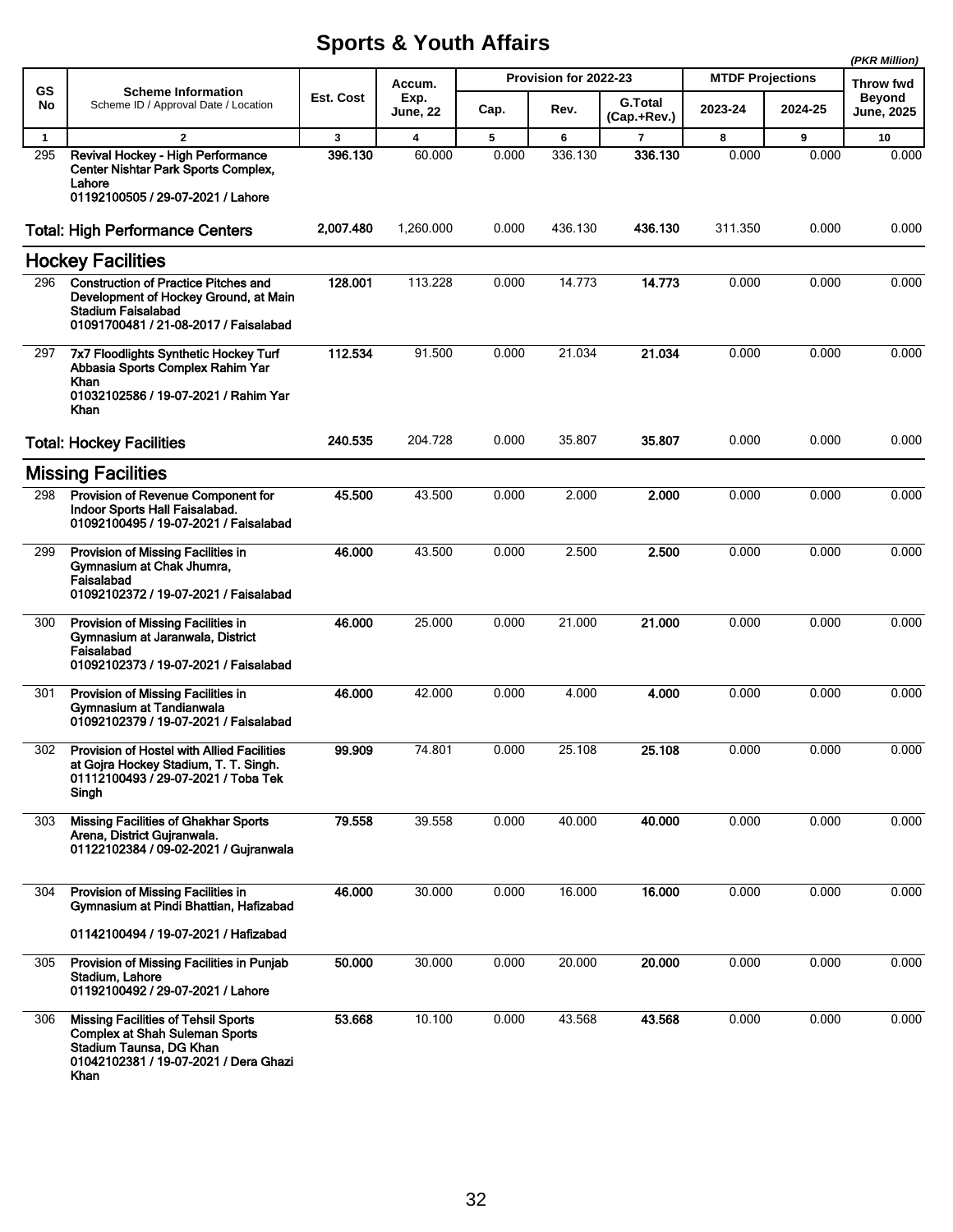|              |                                                                                                                                                                     |           |                         |        |                       |                               |                         |         | (PKR Million)               |
|--------------|---------------------------------------------------------------------------------------------------------------------------------------------------------------------|-----------|-------------------------|--------|-----------------------|-------------------------------|-------------------------|---------|-----------------------------|
| GS           | <b>Scheme Information</b>                                                                                                                                           |           | Accum.                  |        | Provision for 2022-23 |                               | <b>MTDF Projections</b> |         | <b>Throw fwd</b>            |
| No           | Scheme ID / Approval Date / Location                                                                                                                                | Est. Cost | Exp.<br><b>June, 22</b> | Cap.   | Rev.                  | <b>G.Total</b><br>(Cap.+Rev.) | 2023-24                 | 2024-25 | <b>Beyond</b><br>June, 2025 |
| $\mathbf{1}$ | $\overline{2}$                                                                                                                                                      | 3         | $\overline{4}$          | 5      | 6                     | $\overline{7}$                | 8                       | 9       | 10                          |
| 307          | <b>Missing Facilities of Synthetic Turf</b><br>Hockey Ground at City Park DG Khan.<br>01042102383 / 19-07-2021 / Dera Ghazi<br>Khan                                 | 105.202   | 18.000                  | 0.000  | 87.202                | 87.202                        | 0.000                   | 0.000   | 0.000                       |
|              | <b>Total: Missing Facilities</b>                                                                                                                                    | 617.837   | 356.459                 | 0.000  | 261.378               | 261.378                       | 0.000                   | 0.000   | 0.000                       |
|              | <b>Multipurpose Sports Facilities</b>                                                                                                                               |           |                         |        |                       |                               |                         |         |                             |
| 308          | <b>Construction of 7-Side Hockey Austro</b><br>Turf and 7-Side, Synthetic Football at<br>Dhobhi Ghat Murree.<br>01291800037 / 07-07-2018 / Rawalpindi               | 80.418    | 67.559                  | 0.000  | 12.859                | 12.859                        | 0.000                   | 0.000   | 0.000                       |
| 309          | Mini Sports Ground at Dhok Fateh,<br><b>Attock</b><br>01262102591 / 29-07-2021 / Attock                                                                             | 38.117    | 18.018                  | 0.000  | 20.099                | 20.099                        | 0.000                   | 0.000   | 0.000                       |
| 310          | <b>Establishment of Multipurpose Ground</b><br>at Malikpur District Faisalabad<br>01092102673 / 19-07-2021 / Faisalabad                                             | 93.463    | 55.000                  | 0.000  | 38.463                | 38.463                        | 0.000                   | 0.000   | 0.000                       |
| 311          | <b>Construction of Sports Stadium at</b><br>Noshehra Virkan, District Gujranwala.<br>01121501322 / 30-06-2016 / Gujranwala                                          | 85.052    | 72.800                  | 8.652  | 3.600                 | 12.252                        | 0.000                   | 0.000   | 0.000                       |
| 312          | <b>Construction of Mini Sports Complex /</b><br>Ground at Sadhoki District Gujranwala<br>01122107877 / 19-07-2021 / Gujranwala                                      | 38.950    | 10.000                  | 0.000  | 28.950                | 28.950                        | 0.000                   | 0.000   | 0.000                       |
| 313          | <b>Establishment of Mini Sports Complex</b><br>Jalalpur Bhattian, Hafizabad<br>01142102581 / 19-07-2021 / Hafizabad                                                 | 46.520    | 38.452                  | 0.000  | 8.068                 | 8.068                         | 0.000                   | 0.000   | 0.000                       |
| 314          | <b>Establishment of Mini Sports Complex</b><br>Manawala Sheikhupura<br>01212102579 / 29-07-2021 /<br>Sheikhupura                                                    | 75.000    | 25.000                  | 0.000  | 50.000                | 50,000                        | 0.000                   | 0.000   | 0.000                       |
| 315          | <b>Construction of Multipurpose Sports</b><br><b>Facilities at Narowal road Muridke</b><br><b>District Sheikhupura</b><br>01212155000 / 27-04-2022 /<br>Sheikhupura | 78.242    | 5.000                   | 0.000  | 73.242                | 73.242                        | 0.000                   | 0.000   | 0.000                       |
| 316          | <b>Establishment of New Stadium at</b><br>Dunyapur Lodhran<br>01231700322 / 27-03-2017 / Lodhran                                                                    | 77.000    | 67.000                  | 0.000  | 10.000                | 10.000                        | 0.000                   | 0.000   | 0.000                       |
| 317          | <b>Construction of New Stadium / Sports</b><br>Complex at Reserved 104 Kanal Land in<br>Abdul Hakeem, District Khanewal<br>01221501321 / 30-06-2016 / Khanewal      | 154.750   | 151.000                 | 3.750  | 0.000                 | 3.750                         | 0.000                   | 0.000   | 0.000                       |
| 318          | Mini Sports Stadium Kot Samaba Tehsil<br>Rahim Yar Khan<br>01032102584 / 19-07-2021 / Rahim Yar<br>Khan                                                             | 35.450    | 27.450                  | 0.000  | 8.000                 | 8.000                         | 0.000                   | 0.000   | 0.000                       |
|              | <b>Total: Multipurpose Sports Facilities</b>                                                                                                                        | 802.962   | 537.279                 | 12.402 | 253.281               | 265.683                       | 0.000                   | 0.000   | 0.000                       |
|              | <b>Olympic Village</b>                                                                                                                                              |           |                         |        |                       |                               |                         |         |                             |
| 319          | Punjab Olympic Village at Rakh<br>Chabeel, Lahore (Phase-I)<br>01192100504 / 29-07-2021 / Lahore                                                                    | 150.000   | 100.000                 | 0.000  | 50.000                | 50.000                        | 0.000                   | 0.000   | 0.000                       |
|              | <b>Total: Olympic Village</b>                                                                                                                                       | 150.000   | 100.000                 | 0.000  | 50.000                | 50.000                        | 0.000                   | 0.000   | 0.000                       |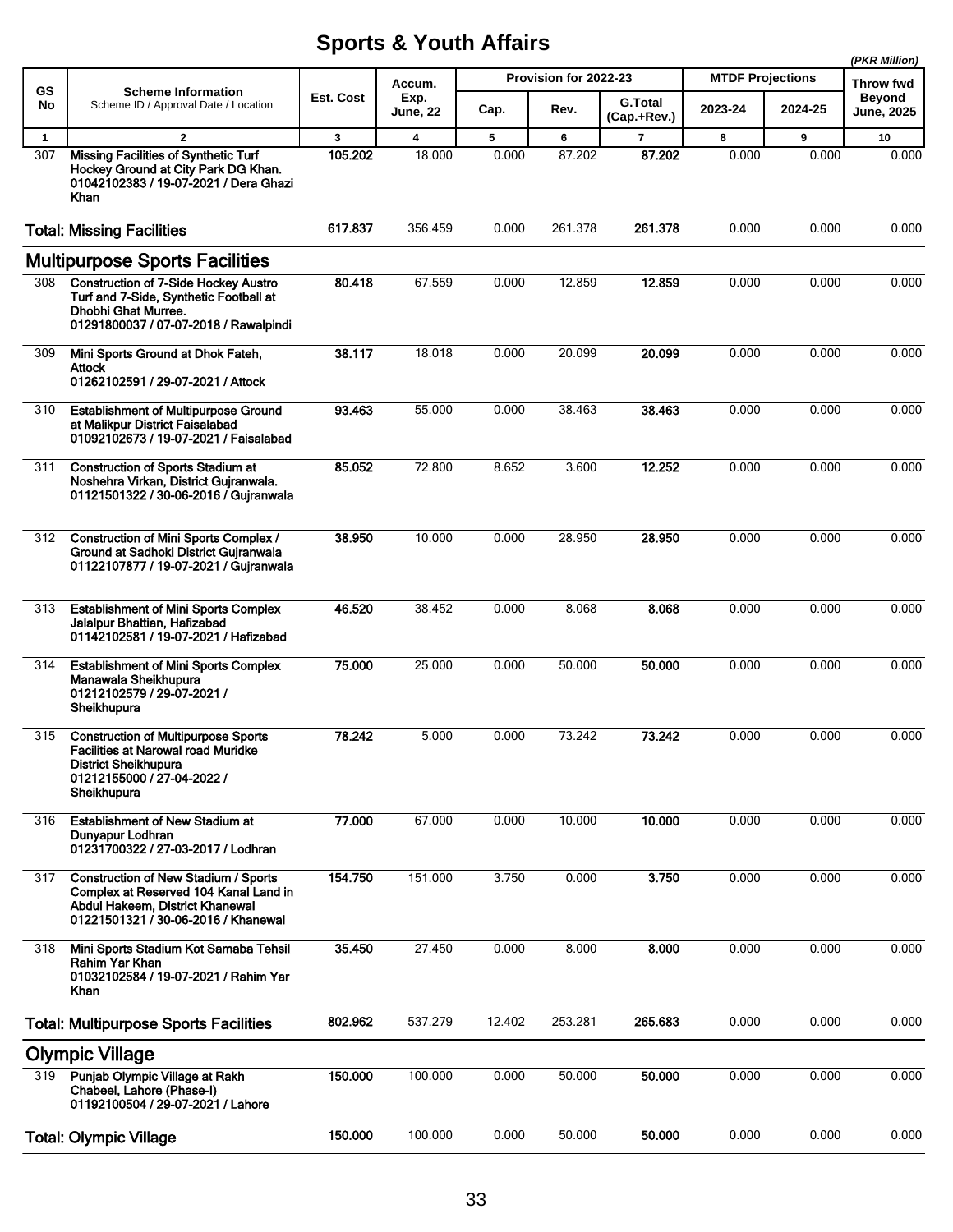|               |                                                                                                                                                                                                                                                                                                                                                                                                                                                                                                                                      |              |                         |       |                       |                               |                         |         | (PKR Million)                      |
|---------------|--------------------------------------------------------------------------------------------------------------------------------------------------------------------------------------------------------------------------------------------------------------------------------------------------------------------------------------------------------------------------------------------------------------------------------------------------------------------------------------------------------------------------------------|--------------|-------------------------|-------|-----------------------|-------------------------------|-------------------------|---------|------------------------------------|
| GS            | <b>Scheme Information</b>                                                                                                                                                                                                                                                                                                                                                                                                                                                                                                            |              | Accum.                  |       | Provision for 2022-23 |                               | <b>MTDF Projections</b> |         | Throw fwd                          |
| No            | Scheme ID / Approval Date / Location                                                                                                                                                                                                                                                                                                                                                                                                                                                                                                 | Est. Cost    | Exp.<br><b>June, 22</b> | Cap.  | Rev.                  | <b>G.Total</b><br>(Cap.+Rev.) | 2023-24                 | 2024-25 | <b>Beyond</b><br><b>June, 2025</b> |
| $\mathbf{1}$  | $\overline{2}$                                                                                                                                                                                                                                                                                                                                                                                                                                                                                                                       | $\mathbf{3}$ | 4                       | 5     | 6                     | 7                             | 8                       | 9       | 10                                 |
| <b>Others</b> |                                                                                                                                                                                                                                                                                                                                                                                                                                                                                                                                      |              |                         |       |                       |                               |                         |         |                                    |
| 320           | <b>Establishment of PMU (Annual</b><br>Expenditure)<br>01191603606 / 01-07-2016 / Lahore                                                                                                                                                                                                                                                                                                                                                                                                                                             | 372.914      | 309.186                 | 0.000 | 63.728                | 63.728                        | 0.000                   | 0.000   | 0.000                              |
| 321           | Up-gradation of Sports facilities in<br>Punjab at One Up Gradation of Punjab<br><b>Stadium Nishter Park Lahore</b><br>01192154094 / 24-09-2021 / Lahore                                                                                                                                                                                                                                                                                                                                                                              | 162.500      | 50.000                  | 0.000 | 112.500               | 112.500                       | 0.000                   | 0.000   | 0.000                              |
| 322           | Up-gradation of Sports facilities in<br>Punjab at One Up Gradation of Nishter<br>Park Sports Complex Lahore<br>01192154095 / 24-09-2021 / Lahore                                                                                                                                                                                                                                                                                                                                                                                     | 80.100       | 20.000                  | 0.000 | 60.100                | 60.100                        | 0.000                   | 0.000   | 0.000                              |
| 323           | Up gradation of Sports facilities in<br>Punjab - Upgradation of Sports Medicine<br>Clinic Site & Rehabilitation & Revamping<br>of Player Hostel at Nishter Park Sports<br>Complex, Lahore<br>01192154997 / 21-04-2022 / Lahore                                                                                                                                                                                                                                                                                                       | 53.501       | 29.000                  | 0.000 | 24.501                | 24.501                        | 0.000                   | 0.000   | 0.000                              |
| 324           | <b>Construction of Boundary wall of</b><br>Stadium at Chak No. 180/RB Nathuwala<br><b>Tehsil Council Shahkot</b><br>01202108057 / 19-07-2021 / Nankana<br>Sahib                                                                                                                                                                                                                                                                                                                                                                      | 65.000       | 35.000                  | 0.000 | 30.000                | 30.000                        | 0.000                   | 0.000   | 0.000                              |
| 325           | Rehabilitation & Completion Qilla Kohna<br>Qasim Bagh Stadium, Multan<br>01242155001 / 27-04-2022 / Multan                                                                                                                                                                                                                                                                                                                                                                                                                           | 122.053      | 10.000                  | 0.000 | 112.053               | 112.053                       | 0.000                   | 0.000   | 0.000                              |
| 326           | <b>Capacity Strengthening for Project</b><br>Development / Management of YASA&T<br>Department, Govt. of Punjab.<br>01371501648 / 30-06-2016 / Punjab                                                                                                                                                                                                                                                                                                                                                                                 | 93.336       | 87.216                  | 0.000 | 6.120                 | 6.120                         | 0.000                   | 0.000   | 0.000                              |
| 327           | <b>Chief Minister E Rozgaar Training</b><br>Programme<br>01371600529 / 17-08-2017 / Punjab                                                                                                                                                                                                                                                                                                                                                                                                                                           | 1,463.520    | 870.000                 | 0.000 | 232.107               | 232.107                       | 361.013                 | 0.000   | 0.000                              |
| 328           | Youth Events and Publications for Youth<br>awareness & Development<br>01371700368 / 28-09-2017 /<br>Attock, Bahawalnagar, Bahawalpur, Bhakk<br>ar, Chakwal, Chiniot, Dera Ghazi<br>Khan, Faisalabad, Gujranwala, Gujrat, Hafi<br>zabad, Jhang, Jhelum, Kasur, Khanewal, K<br>hushab, Lahore, Layyah, Lodhran, Mandi<br>Bahauddin, Mianwali, Multan, Muzaffargar<br>h.Nankana<br>Sahib, Narowal, Okara, Pakpattan, Rahim<br>Yar<br>Khan, Rajanpur, Rawalpindi, Sahiwal, Sarg<br>odha, Sheikhupura, Sialkot, Toba Tek<br>Singh, Vehari | 75.000       | 4.948                   | 0.000 | 5.000                 | 5.000                         | 65.052                  | 0.000   | 0.000                              |
| 329           | Facilities for Prioritized Sports in Punjab<br>01371804660 / 13-01-2020 / Punjab                                                                                                                                                                                                                                                                                                                                                                                                                                                     | 102.390      | 0.000                   | 0.000 | 20.000                | 20.000                        | 33.110                  | 49.280  | 0.000                              |
| 330           | <b>Establishment of Youth Centre Punjab</b><br>01371902229 / 05-12-2019 / Punjab                                                                                                                                                                                                                                                                                                                                                                                                                                                     | 20.000       | 5.000                   | 0.000 | 15.000                | 15.000                        | 0.000                   | 0.000   | 0.000                              |
| 331           | Major Rehabilitation & Augmentation of<br><b>Existing Sports Infrastructure in Punjab</b><br>Phase-I at One Rehabilitation of Liagat<br>Bagh Sports Complex, Rawalpindi.<br>01372100483 / 19-07-2021 / Punjab                                                                                                                                                                                                                                                                                                                        | 96.741       | 74.971                  | 0.000 | 21.770                | 21.770                        | 0.000                   | 0.000   | 0.000                              |
|               | <b>Total: Others</b>                                                                                                                                                                                                                                                                                                                                                                                                                                                                                                                 | 2,707.055    | 1,495.321               | 0.000 | 702.879               | 702.879                       | 459.175                 | 49.280  | 0.000                              |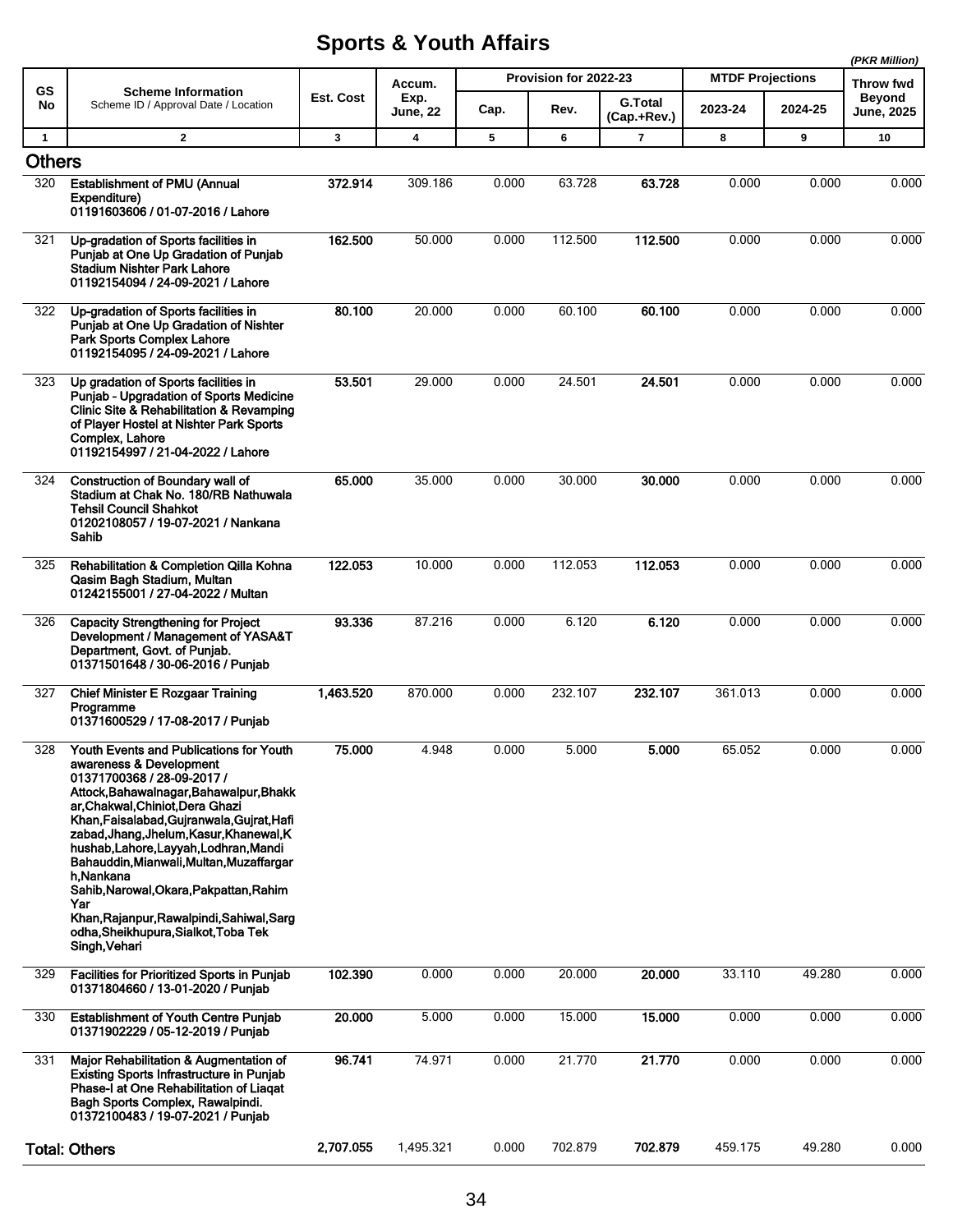|              |                                                                                                                                              |           |                         |       |                       |                               |                         |         | (PKR Million)               |
|--------------|----------------------------------------------------------------------------------------------------------------------------------------------|-----------|-------------------------|-------|-----------------------|-------------------------------|-------------------------|---------|-----------------------------|
| <b>GS</b>    | <b>Scheme Information</b>                                                                                                                    |           | Accum.                  |       | Provision for 2022-23 |                               | <b>MTDF Projections</b> |         | Throw fwd                   |
| No           | Scheme ID / Approval Date / Location                                                                                                         | Est. Cost | Exp.<br><b>June, 22</b> | Cap.  | Rev.                  | <b>G.Total</b><br>(Cap.+Rev.) | 2023-24                 | 2024-25 | Beyond<br><b>June, 2025</b> |
| $\mathbf{1}$ | $\mathbf{2}$                                                                                                                                 | 3         | 4                       | 5     | 6                     | 7                             | 8                       | 9       | 10                          |
|              | <b>Squash Facilities</b>                                                                                                                     |           |                         |       |                       |                               |                         |         |                             |
| 332          | Construction / Completion of<br>International Squash Complex at Nishtar<br>Park Sports Complex, Lahore.<br>01191300150 / 30-06-2016 / Lahore | 383.628   | 323.425                 | 0.000 | 60.203                | 60.203                        | 0.000                   | 0.000   | 0.000                       |
|              | <b>Total: Squash Facilities</b>                                                                                                              | 383.628   | 323.425                 | 0.000 | 60.203                | 60.203                        | 0.000                   | 0.000   | 0.000                       |
|              | <b>Swimming Pools</b>                                                                                                                        |           |                         |       |                       |                               |                         |         |                             |
| 333          | Provision of Swimming Pool at Divisional<br>Head Quarter one at Rawalpindi<br>01292102351 / 19-07-2021 / Rawalpindi                          | 98.250    | 71.691                  | 0.000 | 26.559                | 26.559                        | 0.000                   | 0.000   | 0.000                       |
| 334          | Provision of Swimming Pool at District<br><b>Head Quarter one at Jhang</b><br>01102102366 / 29-07-2021 / Jhang                               | 99.500    | 88.772                  | 0.000 | 10.728                | 10.728                        | 0.000                   | 0.000   | 0.000                       |
| 335          | Provision of Swimming Pool at GCU<br><b>Ground at Lahore</b><br>01192108060 / 29-07-2021 / Lahore                                            | 99.500    | 65.000                  | 0.000 | 34.500                | 34.500                        | 0.000                   | 0.000   | 0.000                       |
| 336          | Provision of Swimming Pool at District<br>Head Quarter one at Rahim Yar Khan<br>01032102367 / 29-07-2021 / Rahim Yar<br>Khan                 | 99.950    | 77.500                  | 0.000 | 22.450                | 22.450                        | 0.000                   | 0.000   | 0.000                       |
|              | <b>Total: Swimming Pools</b>                                                                                                                 | 397.200   | 302.963                 | 0.000 | 94.237                | 94.237                        | 0.000                   | 0.000   | 0.000                       |
|              | <b>Tehsil Sports Complexes</b>                                                                                                               |           |                         |       |                       |                               |                         |         |                             |
| 337          | <b>Construction of Tehsil Sports Complex</b><br>at Bhurban, Murree<br>01292102329 / 19-07-2021 / Rawalpindi                                  | 230.000   | 59.000                  | 0.000 | 171.000               | 171.000                       | 0.000                   | 0.000   | 0.000                       |
| 338          | <b>Construction of Tehsil Sports Complex,</b><br><b>Tehsil Kahuta District Rawalpindi</b><br>01292102334 / 19-07-2021 / Rawalpindi           | 108.654   | 42.000                  | 0.000 | 66.654                | 66.654                        | 0.000                   | 0.000   | 0.000                       |
| 339          | <b>Construction of Tehsil Sports Complex</b><br>Pindi Gheb, Attock<br>01262102583 / 19-07-2021 / Attock                                      | 151.113   | 33.752                  | 0.000 | 117.361               | 117.361                       | 0.000                   | 0.000   | 0.000                       |
| 340          | <b>Construction of Tehsil Sports Complex,</b><br>at Sargodha.<br>01332102342 / 19-07-2021 / Sargodha                                         | 108.250   | 29.800                  | 0.000 | 78.450                | 78.450                        | 0.000                   | 0.000   | 0.000                       |
| 341          | Tehsil Sports Complex at Isa Khail<br><b>District Mianwali</b><br>01321804878 / 28-08-2019 / Mianwali                                        | 120.000   | 40.159                  | 0.000 | 79.841                | 79.841                        | 0.000                   | 0.000   | 0.000                       |
| 342          | <b>Construction of Tehsil Sports Complex,</b><br>at Dijkot Faisalabad.<br>01092102337 / 19-07-2021 / Faisalabad                              | 139.468   | 36.000                  | 0.000 | 103.468               | 103.468                       | 0.000                   | 0.000   | 0.000                       |
| 343          | <b>Construction of Tehsil Sports Complex,</b><br>at Tehsil Jhang.<br>01102102341 / 19-07-2021 / Jhang                                        | 108.600   | 63.000                  | 0.000 | 45.600                | 45.600                        | 0.000                   | 0.000   | 0.000                       |
| 344          | <b>Construction of Tehsil Sports Complex</b><br>at Kamalia, T.T.Singh<br>01112154999 / 27-04-2022 / Toba Tek<br>Singh                        | 94.824    | 15.100                  | 0.000 | 79.724                | 79.724                        | 0.000                   | 0.000   | 0.000                       |
| 345          | <b>Construction of Tehsil Sports Complex</b><br>Pindi Bhattian, Hafizabad<br>01142102578 / 19-07-2021 / Hafizabad                            | 108.350   | 40.318                  | 0.000 | 68.032                | 68.032                        | 0.000                   | 0.000   | 0.000                       |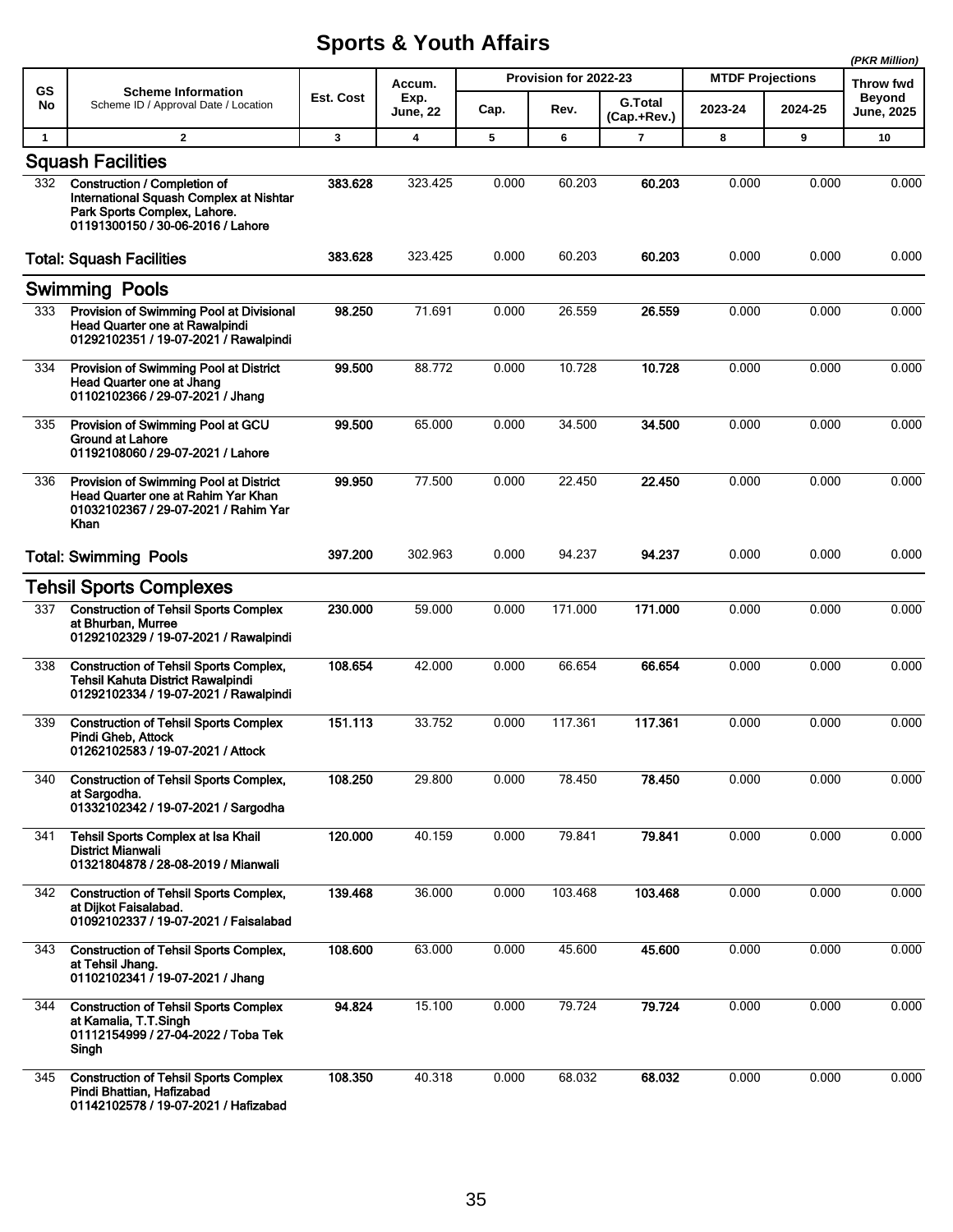|              |                                                                                                                                        |            |                         |        |                       |                               |                         |         | (PKR Million)               |
|--------------|----------------------------------------------------------------------------------------------------------------------------------------|------------|-------------------------|--------|-----------------------|-------------------------------|-------------------------|---------|-----------------------------|
| <b>GS</b>    | <b>Scheme Information</b>                                                                                                              |            | Accum.                  |        | Provision for 2022-23 |                               | <b>MTDF Projections</b> |         | Throw fwd                   |
| No           | Scheme ID / Approval Date / Location                                                                                                   | Est. Cost  | Exp.<br><b>June, 22</b> | Cap.   | Rev.                  | <b>G.Total</b><br>(Cap.+Rev.) | 2023-24                 | 2024-25 | <b>Beyond</b><br>June, 2025 |
| $\mathbf{1}$ | $\mathbf{2}$                                                                                                                           | 3          | $\overline{\mathbf{4}}$ | 5      | 6                     | $\overline{7}$                | 8                       | 9       | 10                          |
| 346          | <b>Construction of Tehsil Sports Complex</b><br>Narang Mandi Sheikhupura.<br>01212103257 / 19-07-2021 /<br>Sheikhupura                 | 109.500    | 0.001                   | 0.000  | 109.499               | 109.499                       | 0.000                   | 0.000   | 0.000                       |
| 347          | <b>Construction of Tehsil Sports Complex</b><br>at Chunian, Kasur<br>01182102333 / 10-03-2021 / Kasur                                  | 97.835     | 51.000                  | 0.000  | 46.835                | 46.835                        | 0.000                   | 0.000   | 0.000                       |
| 348          | <b>Construction of Tehsil Sports Complex</b><br>Arifwala, Pakpattan<br>01352102577 / 19-07-2021 / Pakpattan                            | 60.308     | 0.001                   | 0.000  | 60.307                | 60.307                        | 0.000                   | 0.000   | 0.000                       |
| 349          | <b>Construction of Tehsil Sports Complex</b><br>at Kot Chuttah, District D.G.khan<br>01042054400 / 26-03-2021 / Dera Ghazi<br>Khan     | 129.873    | 41.676                  | 0.000  | 88.197                | 88.197                        | 0.000                   | 0.000   | 0.000                       |
| 350          | <b>Construction of Tehsil Sports Complex</b><br>at Minchinabad, District Bahawalnagar<br>01012102327 / 29-07-2021 /<br>Bahawalnagar    | 98.230     | 52.800                  | 0.000  | 45.430                | 45.430                        | 0.000                   | 0.000   | 0.000                       |
| 351          | <b>Tehsil Sports Complex Bhawana District</b><br><b>Chiniot</b><br>01082100435 / 19-07-2021 / Chiniot                                  | 107.900    | 20.442                  | 0.000  | 87.458                | 87.458                        | 0.000                   | 0.000   | 0.000                       |
|              | <b>Total: Tehsil Sports Complexes</b>                                                                                                  | 1,772.905  | 525.049                 | 0.000  | 1,247.856             | 1,247.856                     | 0.000                   | 0.000   | 0.000                       |
|              | <b>Total: ON-GOING SCHEMES</b>                                                                                                         | 11,746.268 | 6,098.346               | 29.403 | 4,086.980             | 4,116.383                     | 1,324.472               | 206.667 | 0.000                       |
|              | <b>NEW SCHEMES</b>                                                                                                                     |            |                         |        |                       |                               |                         |         |                             |
| Regular      |                                                                                                                                        |            |                         |        |                       |                               |                         |         |                             |
| 352          | Provision of Multipurpose Ground at Adil<br>Garh District Gujranwala.<br>01122201743 / Un-Approved /<br>Gujranwala                     | 50,000     | 0.000                   | 0.000  | 10.000                | 10.000                        | 40.000                  | 0.000   | 0.000                       |
| 353          | Provision of Excellence Centre of Sports<br>at GCU Ground Lahore<br>01192201737 / Un-Approved / Lahore                                 | 395.000    | 0.000                   | 0.000  | 40.000                | 40.000                        | 355.000                 | 0.000   | 0.000                       |
| 354          | <b>Construction of Stadium with Jogging</b><br>Track at Rakh Khamba, Lahore.<br>01192201742 / Un-Approved / Lahore                     | 50.000     | 0.000                   | 0.000  | 10.000                | 10.000                        | 40.000                  | 0.000   | 0.000                       |
| 355          | <b>Establishment of Mini Stadium at</b><br>Qaboola Tehsil Arifwala, District<br>Pakpattan.<br>01352201741 / Un-Approved /<br>Pakpattan | 90.000     | 0.000                   | 0.000  | 10.000                | 10.000                        | 80.000                  | 0.000   | 0.000                       |
|              | <b>Total: Regular</b>                                                                                                                  | 585.000    | 0.000                   | 0.000  | 70.000                | 70.000                        | 515.000                 | 0.000   | 0.000                       |
|              | <b>Athletic Track</b>                                                                                                                  |            |                         |        |                       |                               |                         |         |                             |
| 356          | <b>Synthetic Athletics Track at Dring</b><br><b>Stadium Bahawalpur</b><br>01252201040 / Un-Approved /<br><b>Bahawalpur</b>             | 270.000    | 0.000                   | 0.000  | 270.000               | 270.000                       | 0.000                   | 0.000   | 0.000                       |
|              | <b>Total: Athletic Track</b>                                                                                                           | 270.000    | 0.000                   | 0.000  | 270.000               | 270.000                       | 0.000                   | 0.000   | 0.000                       |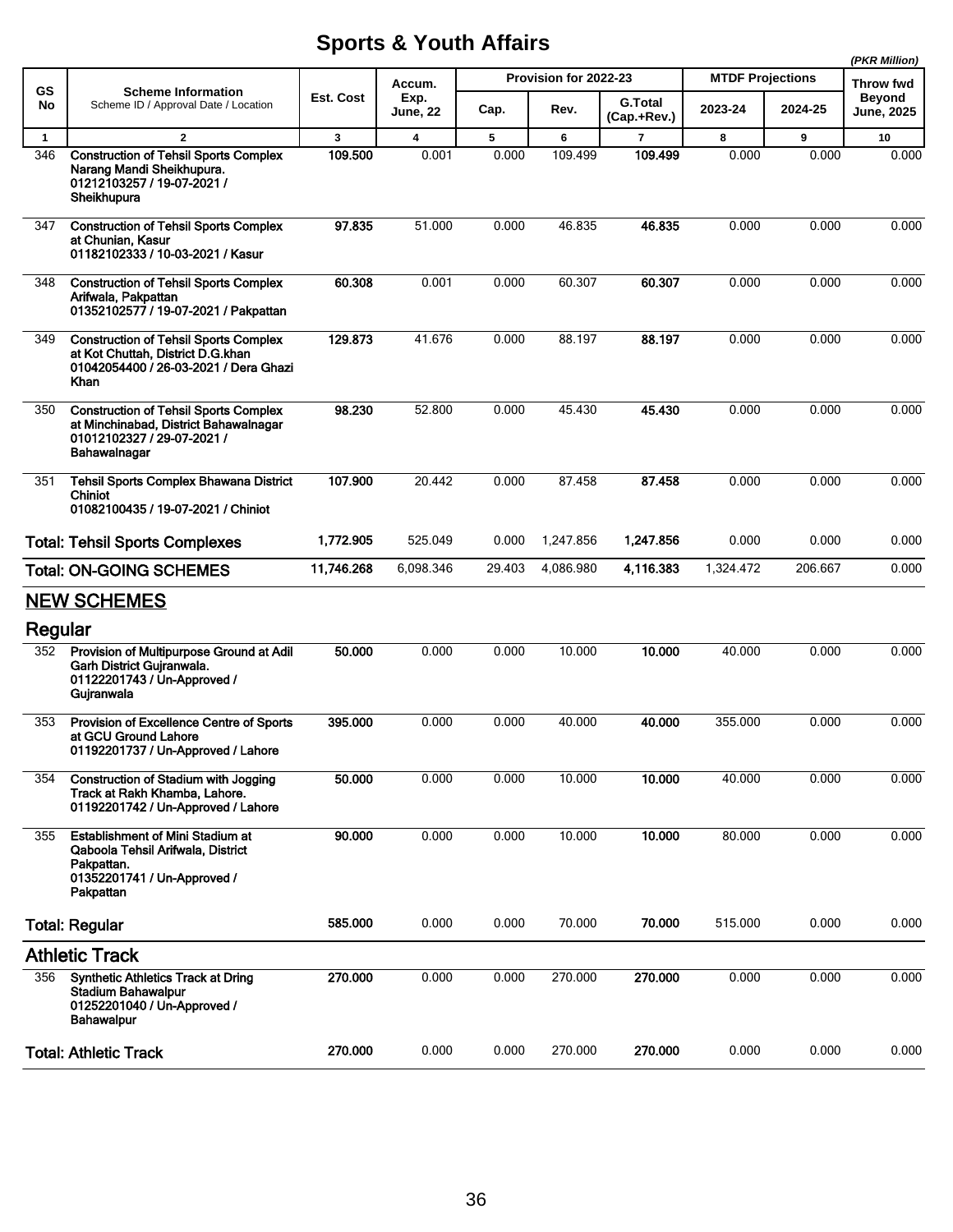|              |                                                                                                                                                                                                                                                                                                                                                                                                                                                                                                                              |              |                         |       |                       |                               |                         |         | (PKR Million)              |
|--------------|------------------------------------------------------------------------------------------------------------------------------------------------------------------------------------------------------------------------------------------------------------------------------------------------------------------------------------------------------------------------------------------------------------------------------------------------------------------------------------------------------------------------------|--------------|-------------------------|-------|-----------------------|-------------------------------|-------------------------|---------|----------------------------|
| GS           | <b>Scheme Information</b>                                                                                                                                                                                                                                                                                                                                                                                                                                                                                                    | Est. Cost    | Accum.                  |       | Provision for 2022-23 |                               | <b>MTDF Projections</b> |         | Throw fwd<br><b>Beyond</b> |
| No           | Scheme ID / Approval Date / Location                                                                                                                                                                                                                                                                                                                                                                                                                                                                                         |              | Exp.<br><b>June, 22</b> | Cap.  | Rev.                  | <b>G.Total</b><br>(Cap.+Rev.) | 2023-24                 | 2024-25 | <b>June, 2025</b>          |
| $\mathbf{1}$ | $\overline{2}$                                                                                                                                                                                                                                                                                                                                                                                                                                                                                                               | $\mathbf{3}$ | $\boldsymbol{4}$        | 5     | 6                     | 7                             | 8                       | 9       | 10                         |
|              | <b>Cricket Facilities</b>                                                                                                                                                                                                                                                                                                                                                                                                                                                                                                    |              |                         |       |                       |                               |                         |         |                            |
| 357          | <b>Upgradation of School Cricket Grounds</b><br>in Punjab<br>01372201745 / Un-Approved /<br>Attock, Bahawalnagar, Bahawalpur, Bhakk<br>ar, Chakwal, Chiniot, Dera Ghazi<br>Khan, Faisalabad, Gujranwala, Gujrat, Hafi<br>zabad, Jhang, Jhelum, Kasur, Khanewal, K<br>hushab, Lahore, Layyah, Lodhran, Mandi<br>Bahauddin, Mianwali, Multan, Muzaffargar<br>h.Nankana<br>Sahib, Narowal, Okara, Pakpattan, Rahim<br>Yar<br>Khan, Rajanpur, Rawalpindi, Sahiwal, Sarg<br>odha, Sheikhupura, Sialkot, Toba Tek<br>Singh, Vehari | 270.000      | 0.000                   | 0.000 | 100.000               | 100.000                       | 170.000                 | 0.000   | 0.000                      |
|              | <b>Total: Cricket Facilities</b>                                                                                                                                                                                                                                                                                                                                                                                                                                                                                             | 270.000      | 0.000                   | 0.000 | 100.000               | 100.000                       | 170.000                 | 0.000   | 0.000                      |
|              | Gymnasiums                                                                                                                                                                                                                                                                                                                                                                                                                                                                                                                   |              |                         |       |                       |                               |                         |         |                            |
| 358          | Provision of Mini Gymnasium at Sohdra<br>Guiranwala<br>01372201770 / Un-Approved /<br>Gujranwala                                                                                                                                                                                                                                                                                                                                                                                                                             | 50.000       | 0.000                   | 0.000 | 50.000                | 50.000                        | 0.000                   | 0.000   | 0.000                      |
| 359          | Rehabilitation of Sports Gymnasium at<br>Renala Khurd Okara.<br>01052201047 / Un-Approved / Okara                                                                                                                                                                                                                                                                                                                                                                                                                            | 10.130       | 0.000                   | 0.000 | 10.130                | 10.130                        | 0.000                   | 0.000   | 0.000                      |
|              | <b>Total: Gymnasiums</b>                                                                                                                                                                                                                                                                                                                                                                                                                                                                                                     | 60.130       | 0.000                   | 0.000 | 60.130                | 60.130                        | 0.000                   | 0.000   | 0.000                      |
|              | <b>High Performance Centers</b>                                                                                                                                                                                                                                                                                                                                                                                                                                                                                              |              |                         |       |                       |                               |                         |         |                            |
| 360          | Hockey High Performance Centre at<br>Faisalabad<br>01092201051 / Un-Approved /<br>Faisalabad                                                                                                                                                                                                                                                                                                                                                                                                                                 | 500.000      | 0.000                   | 0.000 | 100.000               | 100.000                       | 400.000                 | 0.000   | 0.000                      |
|              | <b>Total: High Performance Centers</b>                                                                                                                                                                                                                                                                                                                                                                                                                                                                                       | 500.000      | 0.000                   | 0.000 | 100.000               | 100.000                       | 400.000                 | 0.000   | 0.000                      |
|              | <b>Hockey Facilities</b>                                                                                                                                                                                                                                                                                                                                                                                                                                                                                                     |              |                         |       |                       |                               |                         |         |                            |
| 361          | <b>Rehabilitation of Nawaz Sharif Hockey</b><br>Ground at Sialkot.<br>01352201035 / Un-Approved / Sialkot                                                                                                                                                                                                                                                                                                                                                                                                                    | 134.468      | 0.000                   | 0.000 | 35.000                | 35.000                        | 99.468                  | 0.000   | 0.000                      |
|              | <b>Total: Hockey Facilities</b>                                                                                                                                                                                                                                                                                                                                                                                                                                                                                              | 134.468      | 0.000                   | 0.000 | 35.000                | 35.000                        | 99.468                  | 0.000   | 0.000                      |
|              | <b>Multipurpose Sports Facilities</b>                                                                                                                                                                                                                                                                                                                                                                                                                                                                                        |              |                         |       |                       |                               |                         |         |                            |
| 362          | Mini Sports Complex at Jalalpur<br>Peerwala, District Multan<br>01082201031 / Un-Approved / Multan                                                                                                                                                                                                                                                                                                                                                                                                                           | 71.410       | 0.000                   | 0.000 | 30.000                | 30.000                        | 41.410                  | 0.000   | 0.000                      |
| 363          | <b>Major Rehabilitation &amp; Augmentation</b><br><b>Existing Sprots Infrastructure in Punjab</b><br>Phase-I Dring Stadium at Bahawalpur.<br>01032201045 / Un-Approved /<br><b>Bahawalpur</b>                                                                                                                                                                                                                                                                                                                                | 39.987       | 0.000                   | 0.000 | 39.987                | 39.987                        | 0.000                   | 0.000   | 0.000                      |
| 364          | <b>Establishment of Sports Complex at</b><br>Bhong, Tehsil Sadiqabad, District Rahim<br><b>Yar Khan</b><br>01032201666 / Un-Approved / Rahim<br><b>Yar Khan</b>                                                                                                                                                                                                                                                                                                                                                              | 90.000       | 0.000                   | 0.000 | 40.000                | 40.000                        | 50.000                  | 0.000   | 0.000                      |
|              | <b>Total: Multipurpose Sports Facilities</b>                                                                                                                                                                                                                                                                                                                                                                                                                                                                                 | 201.397      | 0.000                   | 0.000 | 109.987               | 109.987                       | 91.410                  | 0.000   | 0.000                      |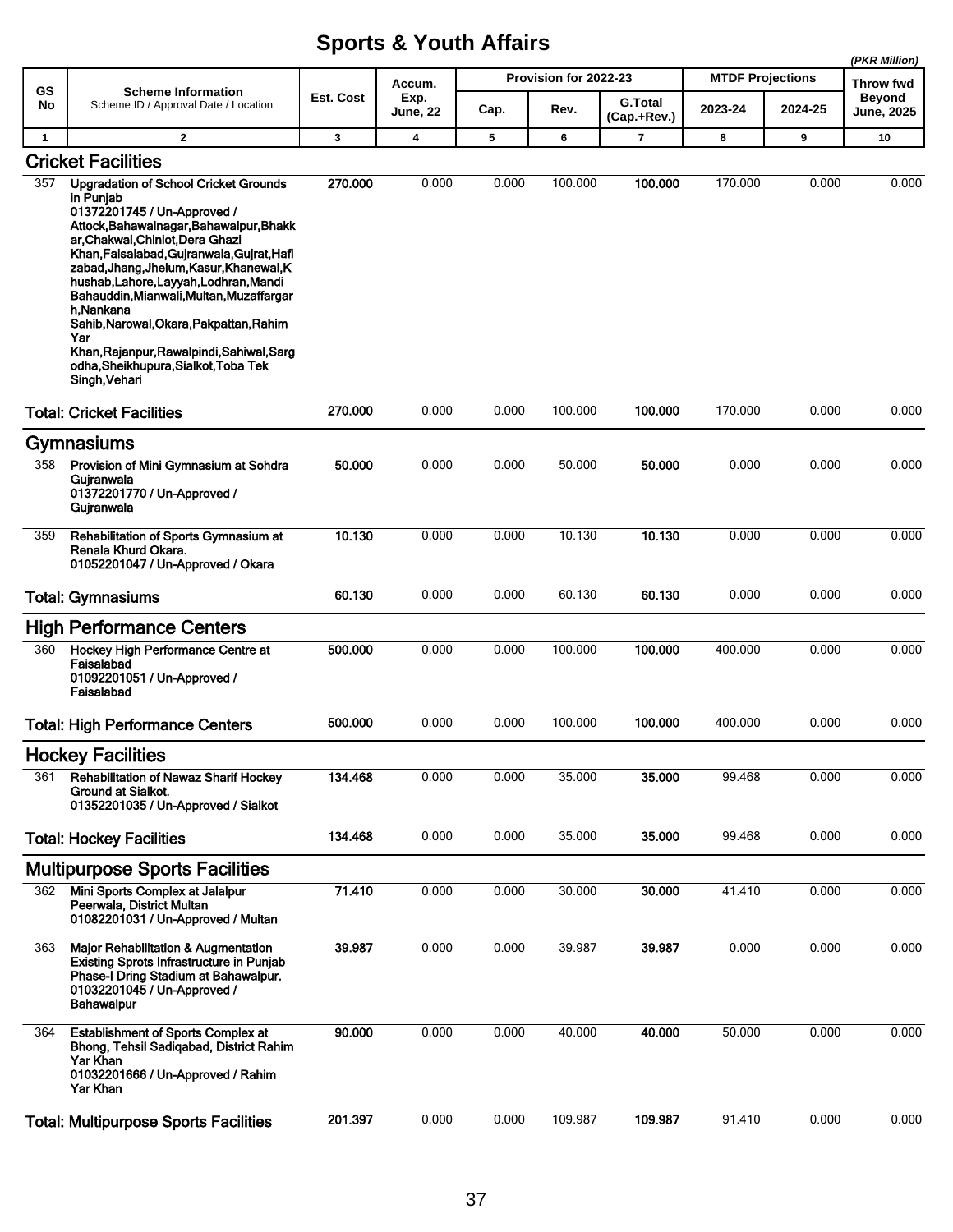|                      |                                                                                                                                                                                                                                                                                                                                                                                                                                                                                           |           |                         |       |                       |                               |                         |         | (PKR Million)               |
|----------------------|-------------------------------------------------------------------------------------------------------------------------------------------------------------------------------------------------------------------------------------------------------------------------------------------------------------------------------------------------------------------------------------------------------------------------------------------------------------------------------------------|-----------|-------------------------|-------|-----------------------|-------------------------------|-------------------------|---------|-----------------------------|
| GS                   | <b>Scheme Information</b>                                                                                                                                                                                                                                                                                                                                                                                                                                                                 |           | Accum.                  |       | Provision for 2022-23 |                               | <b>MTDF Projections</b> |         | Throw fwd                   |
| No                   | Scheme ID / Approval Date / Location                                                                                                                                                                                                                                                                                                                                                                                                                                                      | Est. Cost | Exp.<br><b>June, 22</b> | Cap.  | Rev.                  | <b>G.Total</b><br>(Cap.+Rev.) | 2023-24                 | 2024-25 | <b>Beyond</b><br>June, 2025 |
| $\mathbf{1}$         | $\mathbf{2}$                                                                                                                                                                                                                                                                                                                                                                                                                                                                              | 3         | 4                       | 5     | 6                     | $\overline{7}$                | 8                       | 9       | 10                          |
| <b>Others</b><br>365 | <b>Establishment of Sports Facility at Qila</b>                                                                                                                                                                                                                                                                                                                                                                                                                                           | 50.000    | 0.000                   | 0.000 | 10.000                | 10.000                        | 40.000                  | 0.000   | 0.000                       |
|                      | Dedar Singh Gujranwala<br>01112201030 / Un-Approved /<br>Gujranwala                                                                                                                                                                                                                                                                                                                                                                                                                       |           |                         |       |                       |                               |                         |         |                             |
| 366                  | <b>Upgradation of Wrestling Complex at</b><br>Sheikhupura Road, Gujranwala<br>01062201048 / Un-Approved /<br>Gujranwala                                                                                                                                                                                                                                                                                                                                                                   | 121.653   | 0.000                   | 0.000 | 25.000                | 25.000                        | 96.653                  | 0.000   | 0.000                       |
| 367                  | Rehabilitation of Sheikh Moula Bakhsh<br>Talaab / Park in Sialkot, City.<br>01012201044 / Un-Approved / Sialkot                                                                                                                                                                                                                                                                                                                                                                           | 78.594    | 0.000                   | 0.000 | 10.000                | 10.000                        | 68.594                  | 0.000   | 0.000                       |
| 368                  | <b>Replacement of Astro Turf at National</b><br>Hockey Stadium Nishter Park Lahore.<br>01222201038 / Un-Approved / Lahore                                                                                                                                                                                                                                                                                                                                                                 | 106.500   | 0.000                   | 0.000 | 106.500               | 106.500                       | 0.000                   | 0.000   | 0.000                       |
| 369                  | Upgradation and Rehabilitation of sports<br>gallery at Mustafabad Sports Stadium,<br>Kasur<br>01182201021 / Un-Approved / Kasur                                                                                                                                                                                                                                                                                                                                                           | 150.000   | 0.000                   | 0.000 | 70.000                | 70.000                        | 80.000                  | 0.000   | 0.000                       |
| 370                  | <b>Establishment of Rural Sports Facilities</b><br>at Saidpur District Kasur<br>01382201037 / Un-Approved / Kasur                                                                                                                                                                                                                                                                                                                                                                         | 10.000    | 0.000                   | 0.000 | 10.000                | 10.000                        | 0.000                   | 0.000   | 0.000                       |
| 371                  | <b>Establishment of Rural Sports Facilities</b><br>at Jodh Singhwala Pattoki, District Kasur<br>01232201041 / Un-Approved / Kasur                                                                                                                                                                                                                                                                                                                                                         | 10.000    | 0.000                   | 0.000 | 5.000                 | 5.000                         | 5.000                   | 0.000   | 0.000                       |
|                      |                                                                                                                                                                                                                                                                                                                                                                                                                                                                                           |           |                         |       |                       |                               |                         |         |                             |
| 372                  | <b>Establishment of Shafique Chishti</b><br>Kabaddi Stadium at Sahiwal<br>01072201050 / Un-Approved / Sahiwal                                                                                                                                                                                                                                                                                                                                                                             | 25.000    | 0.000                   | 0.000 | 2.000                 | 2.000                         | 23.000                  | 0.000   | 0.000                       |
| 373                  | Completion of Devolved Infrastructure in<br>Punjab<br>01372200986 / Un-Approved / Punjab                                                                                                                                                                                                                                                                                                                                                                                                  | 100.000   | 0.000                   | 0.000 | 100.000               | 100.000                       | 0.000                   | 0.000   | 0.000                       |
| 374                  | Provision of Funds for Completion of<br>Unfunded Schemes in Punjab.<br>01372200999 / Un-Approved / Punjab                                                                                                                                                                                                                                                                                                                                                                                 | 200.000   | 0.000                   | 0.000 | 200.000               | 200.000                       | 0.000                   | 0.000   | 0.000                       |
| 375                  | Provision of Sports Facility in Punjab<br>Prisons.<br>01372201017 / Un-Approved / Punjab                                                                                                                                                                                                                                                                                                                                                                                                  | 500.000   | 0.000                   | 0.000 | 100.000               | 100.000                       | 400.000                 | 0.000   | 0.000                       |
| 376                  | Youth Exchange Program<br>01382201043 / Un-Approved /<br>Attock, Bahawalnagar, Bahawalpur, Bhakk<br>ar, Chakwal, Chiniot, Dera Ghazi<br>Khan, Faisalabad, Gujranwala, Gujrat, Hafi<br>zabad, Jhang, Jhelum, Kasur, Khanewal, K<br>hushab, Lahore, Layyah, Lodhran, Mandi<br>Bahauddin, Mianwali, Multan, Muzaffargar<br>h.Nankana<br>Sahib, Narowal, Okara, Pakpattan, Rahim<br>Yar<br>Khan, Rajanpur, Rawalpindi, Sahiwal, Sarg<br>odha, Sheikhupura, Sialkot, Toba Tek<br>Singh, Vehari | 75.000    | 0.000                   | 0.000 | 40.000                | 40.000                        | 35.000                  | 0.000   | 0.000                       |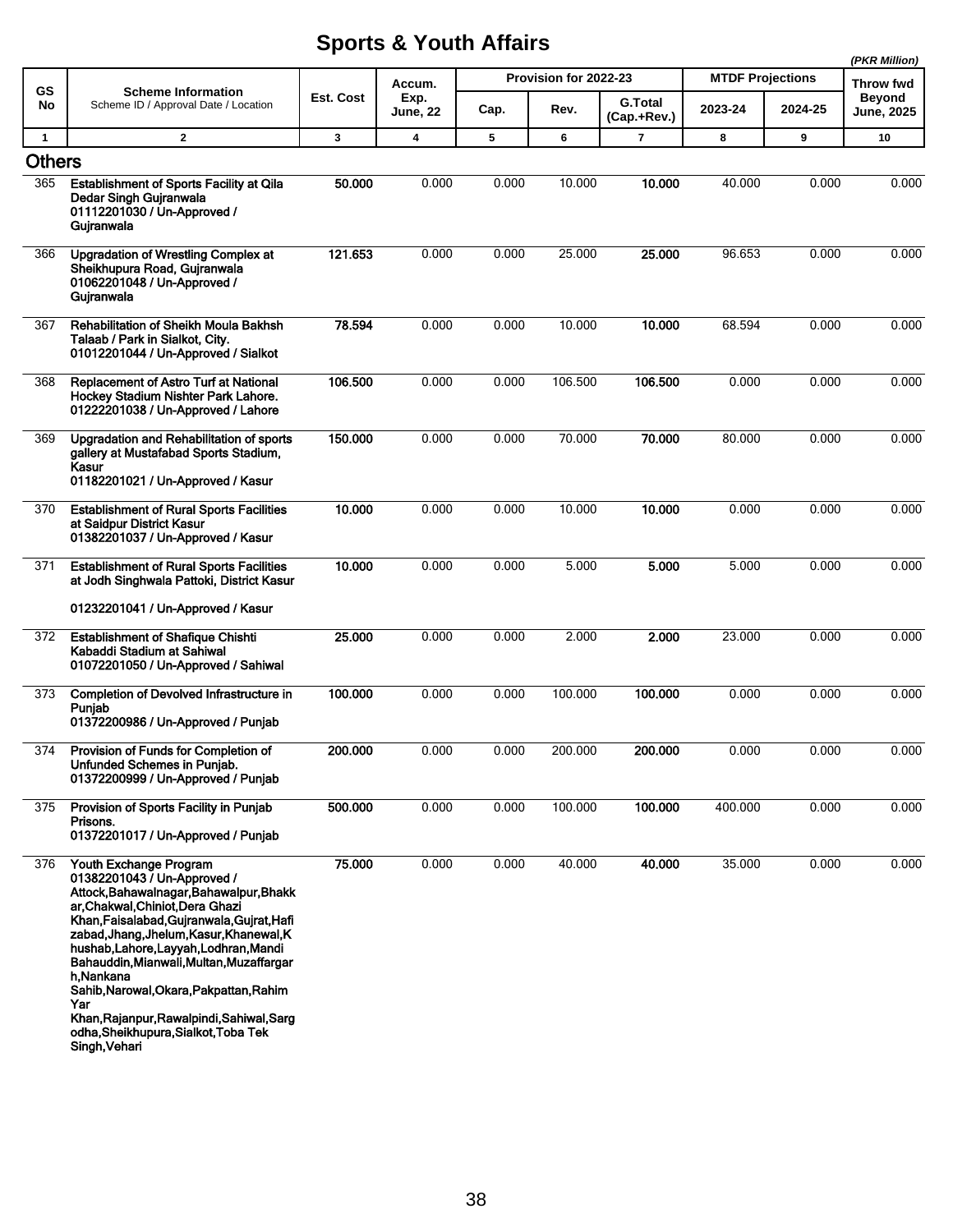|                  |                                                                                                                                                                                                                                                                                                                                                                                                                                                                                                                                                             |           |                         |       |                       |                               |                         |         | (PKR Million)                      |
|------------------|-------------------------------------------------------------------------------------------------------------------------------------------------------------------------------------------------------------------------------------------------------------------------------------------------------------------------------------------------------------------------------------------------------------------------------------------------------------------------------------------------------------------------------------------------------------|-----------|-------------------------|-------|-----------------------|-------------------------------|-------------------------|---------|------------------------------------|
| GS               | <b>Scheme Information</b>                                                                                                                                                                                                                                                                                                                                                                                                                                                                                                                                   |           | Accum.                  |       | Provision for 2022-23 |                               | <b>MTDF Projections</b> |         | Throw fwd                          |
| No               | Scheme ID / Approval Date / Location                                                                                                                                                                                                                                                                                                                                                                                                                                                                                                                        | Est. Cost | Exp.<br><b>June, 22</b> | Cap.  | Rev.                  | <b>G.Total</b><br>(Cap.+Rev.) | 2023-24                 | 2024-25 | <b>Beyond</b><br><b>June, 2025</b> |
| $\mathbf{1}$     | $\overline{2}$                                                                                                                                                                                                                                                                                                                                                                                                                                                                                                                                              | 3         | $\overline{\mathbf{4}}$ | 5     | 6                     | 7                             | 8                       | 9       | 10                                 |
| $\overline{377}$ | <b>Capacity Building of Directorate General</b><br><b>Sports &amp; Youth Affairs Punjab</b><br>01372201746 / Un-Approved /<br>Attock, Bahawalnagar, Bahawalpur, Bhakk<br>ar.Chakwal.Chiniot.Dera Ghazi<br>Khan, Faisalabad, Gujranwala, Gujrat, Hafi<br>zabad, Jhang, Jhelum, Kasur, Khanewal, K<br>hushab, Lahore, Layyah, Lodhran, Mandi<br>Bahauddin, Mianwali, Multan, Muzaffargar<br>h Nankana<br>Sahib, Narowal, Okara, Pakpattan, Rahim<br>Yar<br>Khan, Rajanpur, Rawalpindi, Sahiwal, Sarg<br>odha, Sheikhupura, Sialkot, Toba Tek<br>Singh, Vehari | 50.000    | 0.000                   | 0.000 | 50.000                | 50.000                        | 0.000                   | 0.000   | 0.000                              |
| 378              | Major Rehabilitation / Augmentation and<br><b>Missing Facilities of Existing Sports</b><br>Infrastructure in North Punjab<br>01372200989 / Un-Approved /<br>Attock, Bhakkar, Chakwal, Chiniot, Faisala<br>bad, Gujranwala, Gujrat, Hafizabad, Jhang,<br>Jhelum, Kasur, Lahore, Mandi<br>Bahauddin, Mianwali, Nankana<br>Sahib, Narowal, Okara, Pakpattan, Rawalp<br>indi, Sahiwal, Sargodha, Sheikhupura, Sial<br>kot, Toba Tek Singh                                                                                                                       | 250.000   | 0.000                   | 0.000 | 250.000               | 250.000                       | 0.000                   | 0.000   | 0.000                              |
| 379              | Major Rehabilitation / Augmentation and<br><b>Missing Facilities of Existing Sports</b><br>Infrastructure in South Punjab<br>01372200993 / Un-Approved /<br>Bahawalnagar, Bahawalpur, Dera Ghazi<br>Khan, Khanewal, Layyah, Lodhran, Multan,<br>Muzaffargarh, Rahim Yar<br>Khan, Rajanpur, Vehari                                                                                                                                                                                                                                                           | 250.000   | 0.000                   | 0.000 | 250.000               | 250.000                       | 0.000                   | 0.000   | 0.000                              |
| 380              | <b>Establishment of Futsal Courts in South</b><br>Punjab<br>01382201033 / Un-Approved /<br>Bahawalnagar, Bahawalpur, Dera Ghazi<br>Khan, Layyah, Lodhran, Multan, Muzaffarg<br>arh, Rahim Yar Khan, Rajanpur, Vehari                                                                                                                                                                                                                                                                                                                                        | 250,000   | 0.000                   | 0.000 | 250.000               | 250,000                       | 0.000                   | 0.000   | 0.000                              |
| 381              | <b>Establishment of Futsal Courts in North</b><br>Punjab.<br>01372201744 / Un-Approved /<br>Attock, Bhakkar, Chakwal, Chiniot, Faisala<br>bad, Gujranwala, Gujrat, Hafizabad, Jhang,<br>Jhelum, Kasur, Khushab, Lahore, Mandi<br>Bahauddin, Mianwali, Nankana<br>Sahib, Narowal, Okara, Pakpattan, Sahiwal<br>,Sargodha,Sheikhupura,Sialkot,Toba<br><b>Tek Singh</b>                                                                                                                                                                                        | 250.000   | 0.000                   | 0.000 | 250.000               | 250.000                       | 0.000                   | 0.000   | 0.000                              |
|                  | <b>Total: Others</b>                                                                                                                                                                                                                                                                                                                                                                                                                                                                                                                                        | 2,476.747 | 0.000                   | 0.000 | 1,728.500             | 1.728.500                     | 748.247                 | 0.000   | 0.000                              |
|                  | <b>Soft &amp; Green Sports Facilities</b>                                                                                                                                                                                                                                                                                                                                                                                                                                                                                                                   |           |                         |       |                       |                               |                         |         |                                    |
| 382              | Soft & Green Grounds in Punjab<br>01372201049 / Un-Approved / Punjab                                                                                                                                                                                                                                                                                                                                                                                                                                                                                        | 500.000   | 0.000                   | 0.000 | 500.000               | 500.000                       | 0.000                   | 0.000   | 0.000                              |
|                  | <b>Total: Soft &amp; Green Sports Facilities</b>                                                                                                                                                                                                                                                                                                                                                                                                                                                                                                            | 500.000   | 0.000                   | 0.000 | 500.000               | 500.000                       | 0.000                   | 0.000   | 0.000                              |
|                  | <b>Tehsil Sports Complexes</b>                                                                                                                                                                                                                                                                                                                                                                                                                                                                                                                              |           |                         |       |                       |                               |                         |         |                                    |
| 383              | <b>Construction of Tehsil Sports</b><br><b>Complexes in Punjab</b><br>01372201738 / Un-Approved / Punjab                                                                                                                                                                                                                                                                                                                                                                                                                                                    | 400.000   | 0.000                   | 0.000 | 400.000               | 400.000                       | 0.000                   | 0.000   | 0.000                              |
|                  | <b>Total: Tehsil Sports Complexes</b>                                                                                                                                                                                                                                                                                                                                                                                                                                                                                                                       | 400.000   | 0.000                   | 0.000 | 400.000               | 400.000                       | 0.000                   | 0.000   | 0.000                              |